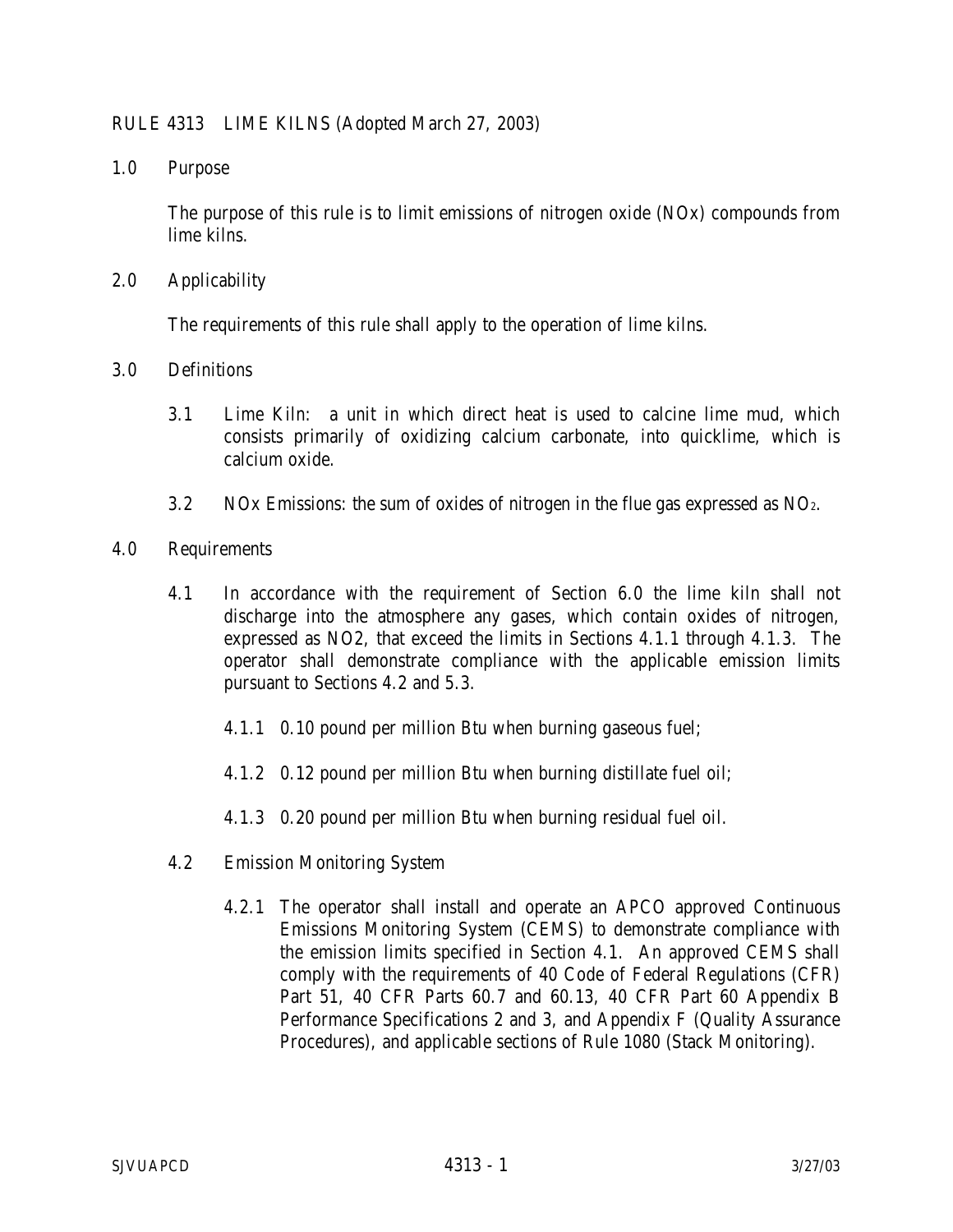- 4.2.2 In lieu of complying with the requirements of Section 4.2.1, the operator shall monitor the operating parameters of the lime kiln in accordance with an APCO approved Alternate Emission Monitoring System to insure compliance with the emission limits specified in Section 4.1.
- 5.0 Administrative Requirements
	- 5.1 Recordkeeping
		- 5.1.1 The operator shall keep in the facility the records required by Sections 5.1.2 and 5.1.3 for at least five years. The records shall be made available to the APCO for inspection upon request.
		- 5.1.2 The operator shall maintain records of operations in accordance with their Permit to Operate on a daily basis.
		- 5.1.3 The operator shall maintain the following records on a monthly basis:
			- 5.1.3.1 Total hours of operation;
			- 5.1.3.2 Type and quantity of fuel used;
			- 5.1.3.3 Records of NOx emissions/emissions rates.

## 5.2 Test Methods

- 5.2.1 Compliance with the requirements of Section 4.1 shall be determined in accordance with the following source test procedures or their equivalents as approved by the USEPA, ARB, and the APCO:
	- 5.2.1.1 NOx emission rate (Heat input basis) USEPA Method 19.
	- 5.2.1.2 Oxides of Nitrogen USEPA Method 7E, or ARB Method 100.
	- 5.2.1.3 Stack gas oxygen, carbon dioxide, excess air, and dry molecular weight – USEPA Method 3A or ARB Method 100.
	- 5.2.1.4 Higher heating valve (hhv) be certified by a third party fuel supplier or determined by ASTM D1826 or D1945 in conjunction with ASTM D3588 for gaseous fuels, ASTM D240 or D4809 for liquid hydrocarbon fuels.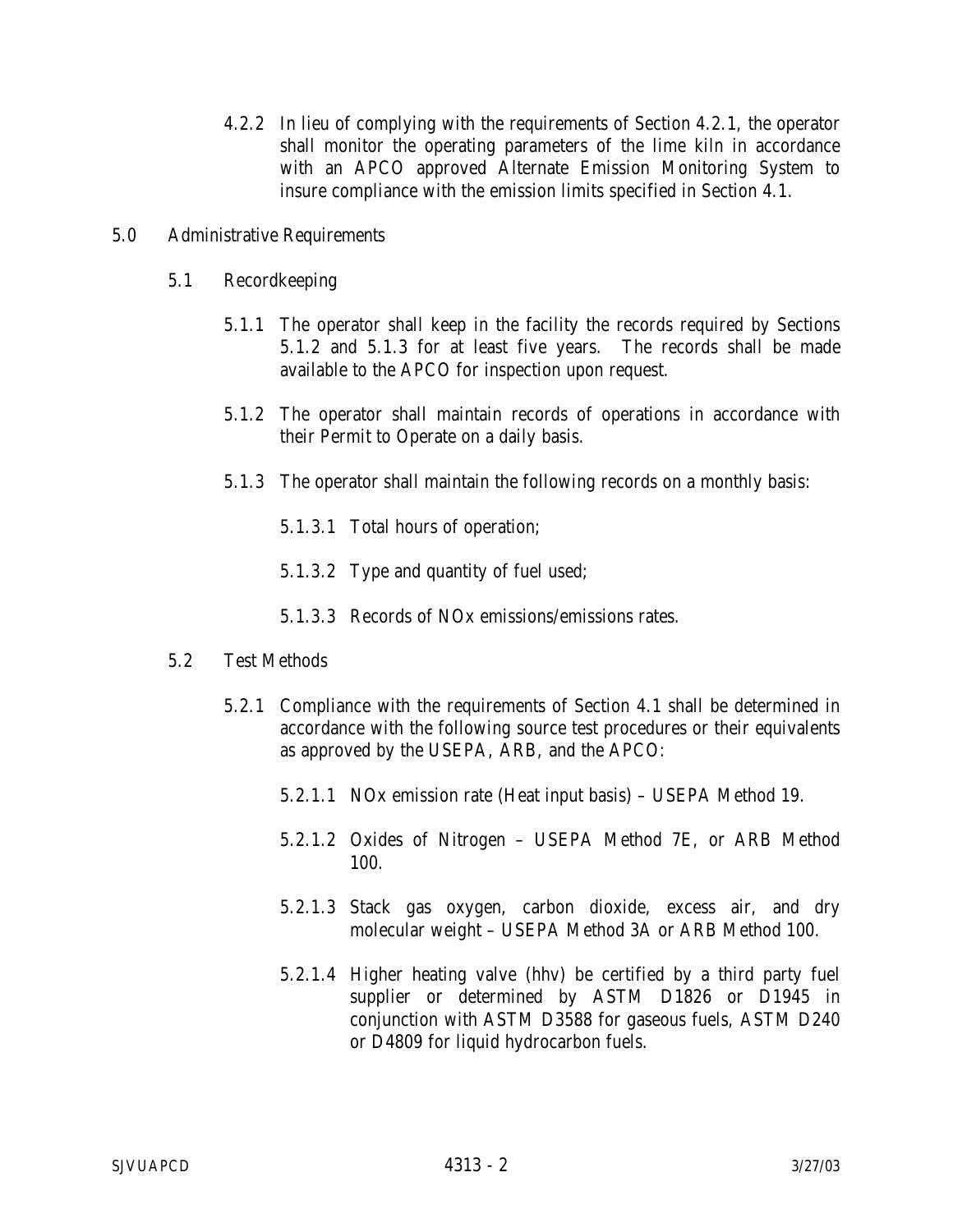- 5.3 Compliance Determination
	- 5.3.1 To demonstrate compliance with the applicable emission limits specified in Section 4.1 the operator shall conduct source testing of the lime kiln at least once every 12 months. Lime kilns that demonstrate compliance with the applicable emission limits in Section 4.1 on two consecutive 12 month source tests may defer the following 12-month source testing requirement for up to 36 months from the date of the last source test. If the result of the 36-month source testing demonstrates that the lime kiln does not meet the applicable emission limits specified in Section 4.1, the source testing frequency shall revert to at least once every 12 months. Failure to comply with the requirements of Section 5.3, or any source test results that exceed the applicable NOx emission limits in Sections 4.1 shall constitute a violation of this rule.
	- 5.3.2 The operator of a lime kiln which does not operate a CEMS shall monitor the lime kiln's operational characteristics at least on a monthly basis in accordance with the requirements of the APCO approved Alternate Emission Monitoring System to ensure compliance with the applicable emission limits specified in Section 4.1.
	- 5.3.3 All emissions measurements shall be averaged over a period of 15 consecutive minutes to demonstrate compliance with the applicable emission limits of this rule. If emissions are measured for more than 15 minutes, any 15-consecutive-minute block average exceeding the applicable emission limits of this rule shall constitute a violation of this rule. Any 15-consecutive-minute block average value recorded by a CEMS or an Alternate Monitoring System, exceeding an applicable emission limit shall constitute a violation of this rule.
- 6.0 Compliance Schedule

Each lime kiln subject to this rule shall comply with the requirements of Section 4.1 by no later than September 27, 2003.